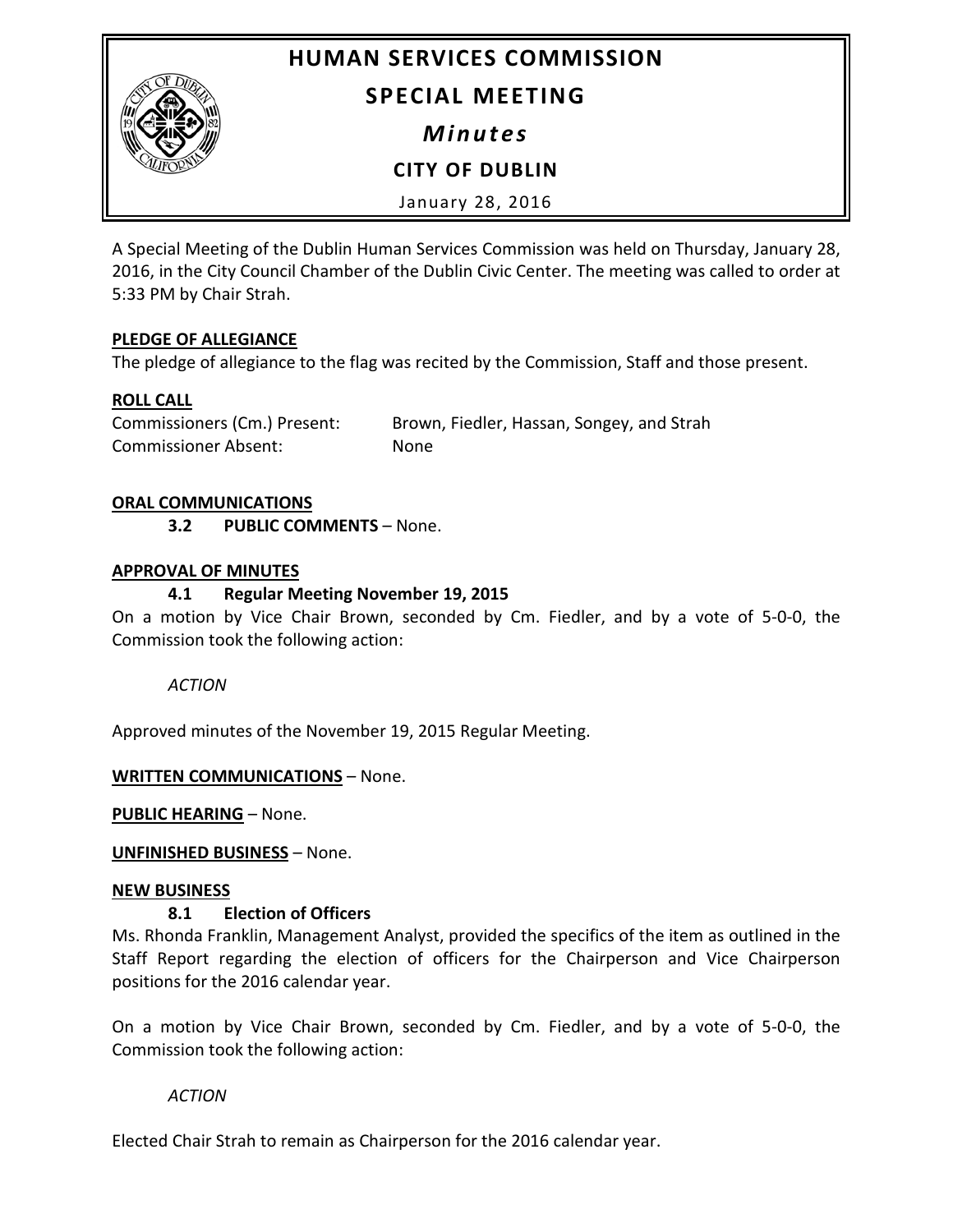On a motion by Cm. Hassan, seconded by Cm. Fiedler, and by a vote of 5-0-0, the Commission took the following action:

#### *ACTION*

Elected Vice Chair Brown to remain as Vice Chairperson for the 2016 calendar year.

### **8.2 City of Dublin Fiscal Year 2016-2017 Human Services Grant Program Funding Recommendations.**

Ms. Franklin presented the Staff Report regarding the City of Dublin Human Services Grant Program funding recommendations for Fiscal Year 2016-2017.

Chair Strah briefed the meeting attendees on the presentation process and outlined the agenda for the item.

Cm. Songey stated for the record: "I want to publically state that I am a Core Team Member of CityServe of the Tri-Valley. I understand that this organization is seeking grant funding today. As an unsalaried member of this nonprofit corporation I am permitted by law to participate in decision making regarding this organization, but am required to disclose my affiliation. I would ask that this statement [be] included in the minutes."

Cm. Fiedler stated for the record: "I wanted to publically state that I will recuse myself from making and participating in making any decisions involving grant funding to Senior Support Program of the Tri-Valley. I will do so because I currently serve as a Voting Director of the organization. I understand that the Senior Support Program of the Tri-Valley is seeking funding today and its application may eventually make its way to the City Council. I will remove myself from the room when this organization presents to the Commission and will again remove myself during Commission deliberation relating to this organization. I would ask that my statement [be] included in the minutes."

Chair Strah stated for the record: "I wanted to publicly state that I will recuse myself from making and participating in making any decisions involving grant funding to the Dublin High School PFSO (Parent Faculty Student Organization). I will do so because I currently serve as a Voting Board Member of the organization. I understand that the PFSO is seeking funding today and its application may eventually make its way to the City Council. I will remove myself from the room when this organization presents to the Commission and will again remove myself during Commission deliberation relating to this organization. I would ask that my statement [be] included in the minutes."

Chair Strah called on organizations to begin the presentations.

Ms. Linda McKeever presented on behalf of Open Heart Kitchen for the Dublin Meals Program.

Mr. Zach Lupton presented on behalf of Easter Seals Bay Area for the Easter Seals Kaleidoscope program.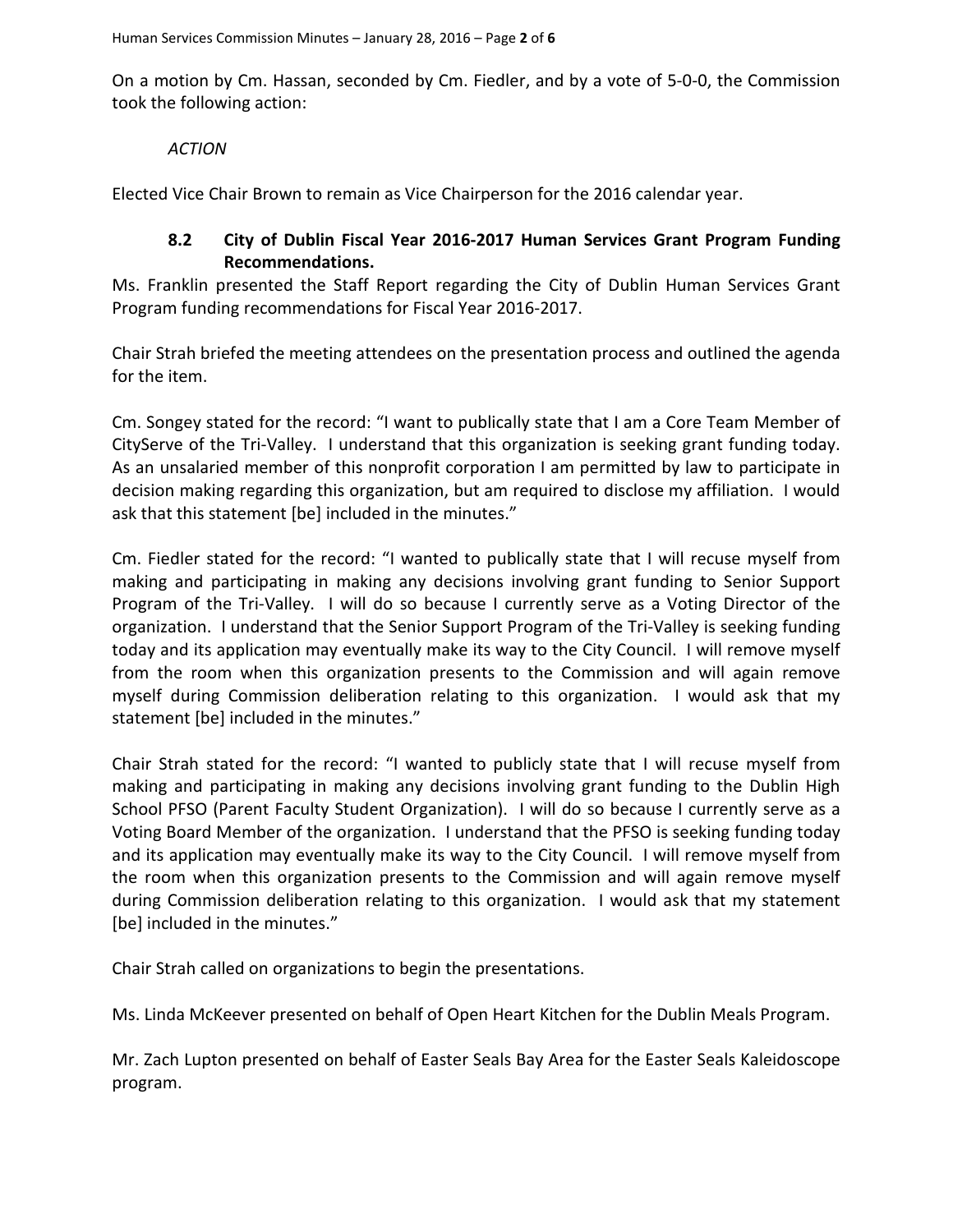Ms. Alison DeJung presented on behalf of Eden I & R for the 2-1-1 Alameda County Communication System.

Ms. Irina Milinevskaya presented on behalf of Tri-Valley Haven for the Homeless Services Program.

Ms. Susan Campbell presented on behalf of Dublin Partners in Education for the Community Grant program.

Ms. Sarah Holtzclaw presented on behalf of Chabot-Las Positas Community College District/Tri-Valley One Stop Career Center for the Dublin Job Initiative program.

Chair Strah recused herself from the meeting for the Dublin High School Parent Faculty Student Organization presentation.

Ms. Catheryn Grier presented on behalf of Dublin High School Parent Faculty Student Organization for Dublin High Safe and Sober Grad Night & Senior Scholarships.

Ms. Sarah Holtzclaw presented on behalf of Chabot-Las Positas Community College District/Tri-Valley One Stop Career Center for the Tri-Valley Volunteer Income Tax Assistance program.

Ms. Irina Milinevskaya presented on behalf of Tri-Valley Haven for the Domestic Violence Services Program.

Mr. Roy Cook presented on behalf of Sandra J. Wing Healing Therapies Foundation for the Healing Therapies for Cancer Patients program.

Ms. Sue Compton presented on behalf of Axis Community Health for the Capital Project for Dental Services.

Ms. Holly Fleming presented on behalf of CALICO Center for the Dublin Child Abuse Intervention program.

Ms. Natalie Brown presented on behalf of Hope Hospice, Inc. for the Grief Support Center and Hospice Volunteer Program.

Cm. Fiedler recused himself for the Senior Support Program of the Tri-Valley presentation.

Ms. Nicole Albrecht presented on behalf of Senior Support Program of the Tri-Valley for the Case Management program.

Mr. Ron Halog presented on behalf of Community Resources for Independent Living for the Independent Living Services and Housing program.

Ms. Donna Marie Fuller presented on behalf of Child Care Links for the Early Childhood Education program.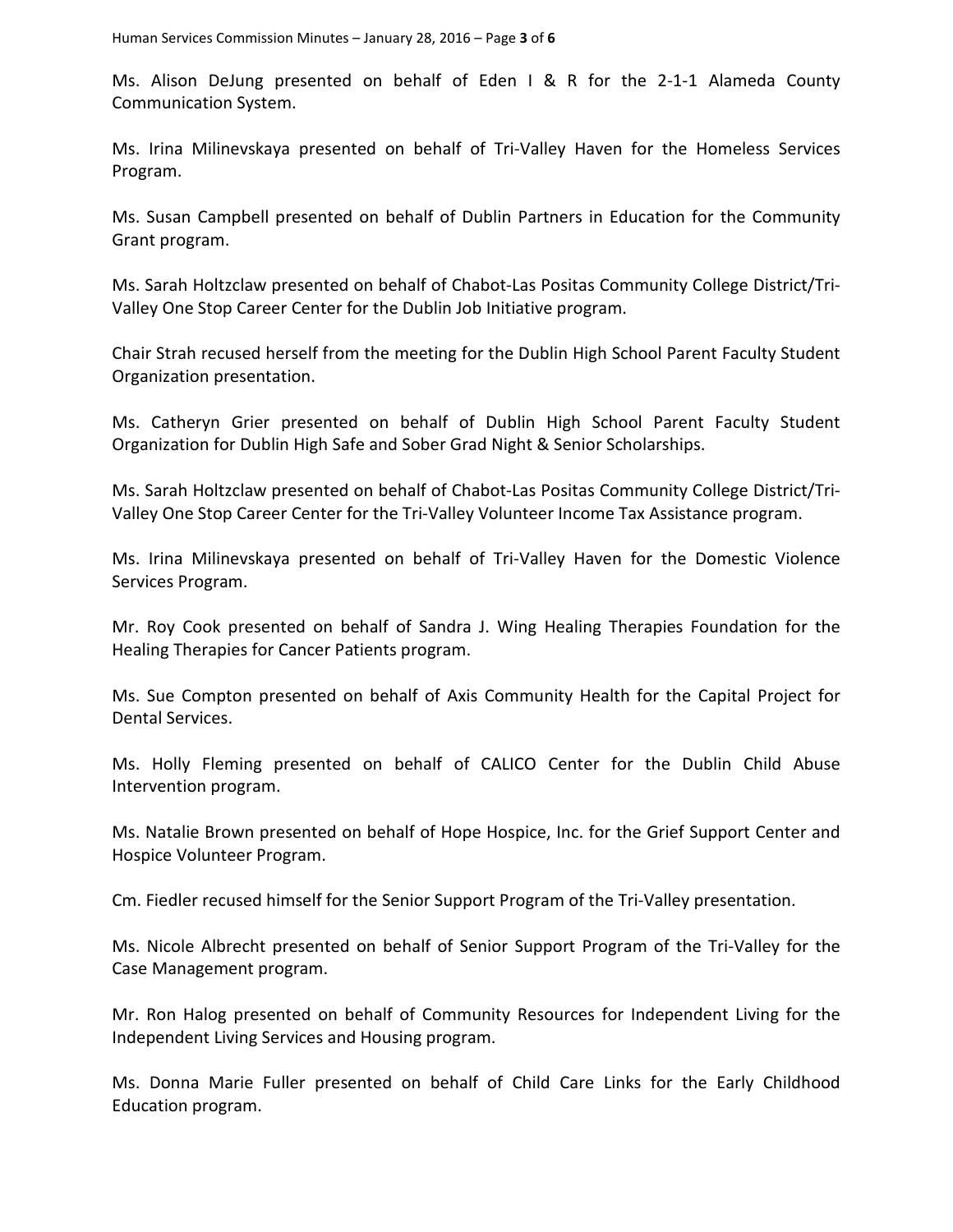Ms. Lesley Casto presented on behalf of Habitat for Humanity East Bay/Silicon Valley, Inc. for the Homebuyer Financial Literacy Counseling Program.

Ms. Lara Calvert presented on behalf of Spectrum Community Services for the Meals on Wheels for Dublin's Homebound Seniors program.

YMCA of the East Bay, Tri-Valley YMCA was called to present on their funding request in support of Mental Health Services. A representative was not in attendance to present on behalf of the organization.

Ms. Gloria Gregory presented on behalf of City Serve of the Tri-Valley for their organization.

YMCA of the East Bay, Tri-Valley YMCA was called to present on their funding request in support of YMCA Day Camp – Affordable Summer Child Care. A representative was not in attendance to present on behalf of the organization.

Chair Strah announced that the organization presentations had concluded and the Commission would take a break to complete their individual funding recommendations and submit them to Staff for input into a cumulative worksheet for discussion after the break. Chair Strah recessed the meeting for a break at 7:24 PM.

Chair Strah called the meeting back to order at 8:39 PM.

Chair Strah re-opened the floor for public comments. Seeing none, Chair Strah closed the floor for public comments.

Ms. Franklin reviewed the cumulative worksheet that was compiled from the Commissioner's individual recommendations for each organization.

Cm. Fiedler recused himself from the meeting for discussion regarding Senior Support Program of the Tri-Valley.

Chair Strah recused herself from the meeting for discussion regarding Dublin High School PFSO.

Ms. Franklin explained that eligibility for grant funding included this mandatory presentation before the Commission, so as a result of not being in attendance at the meeting, YMCA of the East Bay, Tri-Valley YMCA is disqualified from the process.

On a motion by Cm. Fiedler, seconded by Cm. Hassan, and by a vote of 5-0-0, the Commission took the following action:

#### *ACTION:*

Recommend Human Services Grant Funding to the City Council as outlined in the following table and to consider the Axis Community Health Capital Project for Dental Services for the Commission's one-time special project fund at a future meeting.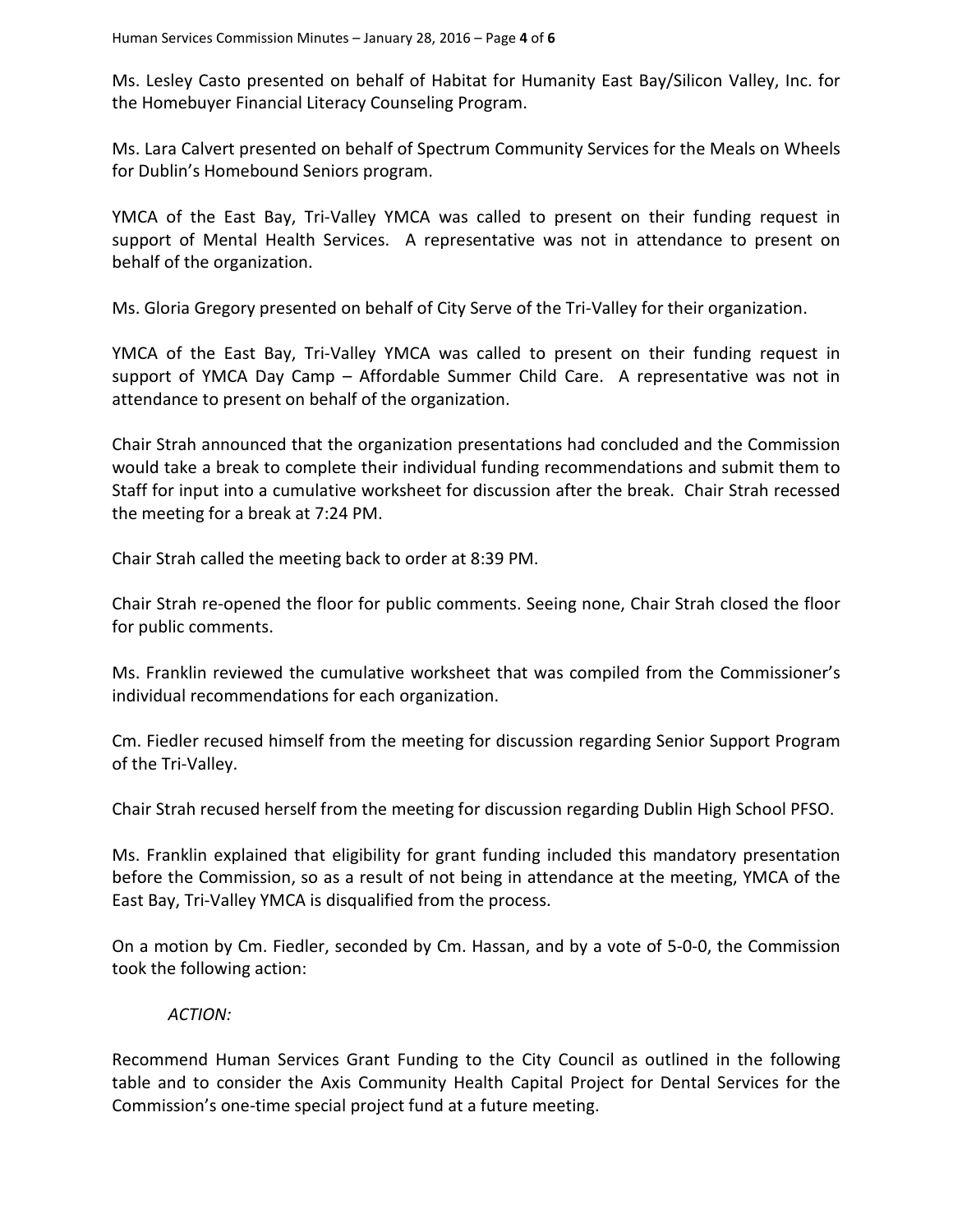| <b>Fiscal Year 2016-2017</b>                                        |                |                |                       |  |
|---------------------------------------------------------------------|----------------|----------------|-----------------------|--|
| <b>City of Dublin Human Services Grants Program Recommendations</b> |                |                |                       |  |
|                                                                     | <b>Funding</b> |                |                       |  |
|                                                                     | Request        | <b>Staff</b>   | <b>Final HSC</b>      |  |
| <b>Organizations Eligible for CDBG Funds</b>                        | FY 2016-2017   | Recommendation | <b>Recommendation</b> |  |
| Axis Community Health - Capital Project for Dental                  |                |                |                       |  |
| <b>Services</b>                                                     | \$25,000       | \$0            | \$0                   |  |
| <b>CALICO Center - Dublin Child Abuse Intervention</b>              | \$10,000       | \$7,735        | \$8,625               |  |
| Open Heart Kitchen - Dublin Meal Programs                           | \$15,000       | \$13,000       | \$13,000              |  |
| Senior Support Program of the Tri-Valley - Case                     |                |                |                       |  |
| <b>Management</b>                                                   | \$14,556       | \$12,000       | \$11,000              |  |
| <b>Spectrum Community Services - Meals on Wheels for</b>            |                |                |                       |  |
| <b>Homebound Seniors</b>                                            | \$15,750       | \$8,600        | \$8,710               |  |
| <b>Tri-Valley Haven - Domestic Violence Services</b>                |                |                |                       |  |
| Program                                                             | \$8,000        | \$8,000        | \$8,000               |  |
| <b>Tri-Valley Haven - Homeless Services Program</b>                 | \$10,000       | \$10,000       | \$10,000              |  |
| Axis Community Health - Facility Project Loan                       |                |                |                       |  |
| <b>Obligation</b>                                                   | N/A            | \$13,374       | \$13,374              |  |
| Total Available \$72,709                                            |                |                | \$72,709              |  |

|                                                           | <b>Funding</b><br><b>Request</b> | <b>Staff</b>   | <b>Final HSC</b> |
|-----------------------------------------------------------|----------------------------------|----------------|------------------|
| <b>Organizations Eligible for Affordable Housing Fund</b> | FY 2016-2017                     | Recommendation | Recommendation   |
| <b>Community Resources for Independent Living -</b>       |                                  |                |                  |
| Independent Living, Housing & Employment Services         | \$8,586                          | \$8,000        | \$8,117          |
| <b>Total Available: N/A</b>                               |                                  |                | \$8,117          |

|                                                                                                                                          | <b>Funding</b> |                |                       |
|------------------------------------------------------------------------------------------------------------------------------------------|----------------|----------------|-----------------------|
|                                                                                                                                          | Request        | <b>Staff</b>   | <b>Final HSC</b>      |
| <b>Organizations Eligible for General Fund</b>                                                                                           | FY 2016-2017   | Recommendation | <b>Recommendation</b> |
| <b>Chabot-Las Positas Community College District/Tri</b>                                                                                 |                |                |                       |
| Valley One Stop Career Center - Dublin Job Initiative                                                                                    | \$15,611       | \$15,000       | \$15,200              |
| <b>Chabot-Las Positas Community College District/Tri</b><br>Valley One Stop Career Center - Tri-Valley Volunteer                         |                |                |                       |
| <b>Income Tax Assistance</b>                                                                                                             | \$6,000        | \$6,000        | \$6,200               |
| <b>Child Care Links - Early Childhood Education</b>                                                                                      | \$15,000       | \$15,000       | \$15,300              |
| CityServe of the Tri-Valley - CityServe of the Tri-<br>Valley                                                                            | \$15,000       | \$15,000       | \$17,100              |
| <b>Dublin High School Parent Faculty Student</b><br><b>Organization - Dublin High Safe and Sober Grad Night</b><br>& Senior Scholarships | \$4,000        | \$0            | \$3,000               |
|                                                                                                                                          |                |                |                       |
| <b>Dublin Partnerships in Education - Community Grant</b>                                                                                | \$10,000       | \$0            | \$7,094               |
| Easter Seals Bay Area - Easter Seals Kaleidoscope                                                                                        | \$15,000       | \$15,000       | \$16,694              |
| Eden I&R, Inc. - 2-1-1 Alameda County<br><b>Communication System</b>                                                                     | \$10,000       | \$10,000       | \$13,695              |
| Habitat for Humanity East Bay/Silicon Valley, Inc. -<br>Homebuyer Financial Literacy Counseling Program                                  | \$10,000       | \$9,000        | \$8,917               |
| Hope Hospice, Inc - Grief Support Center and Hospice<br><b>Volunteer Program</b>                                                         | \$15,000       | \$15,000       | \$16,400              |